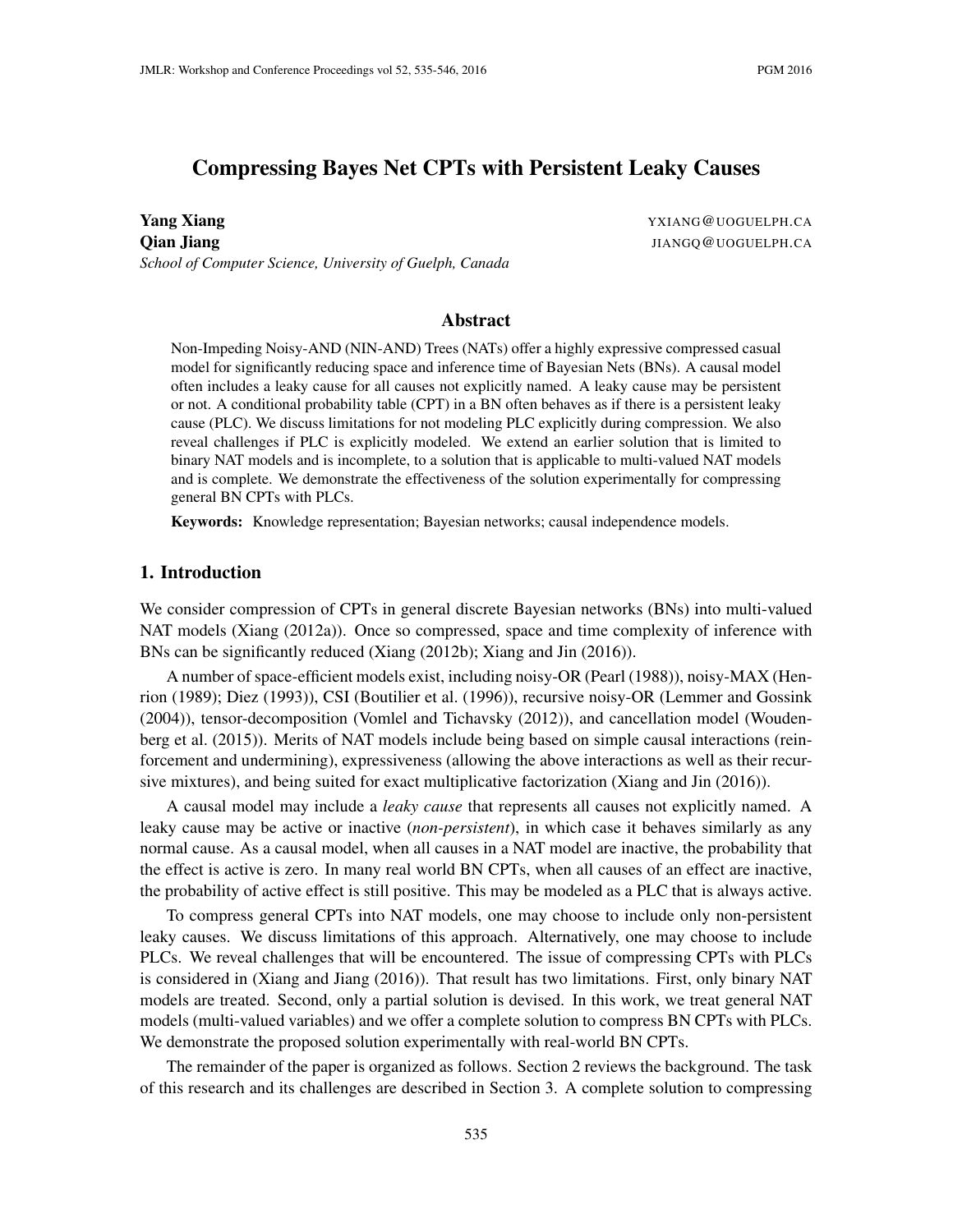CPTs with PLCs is presented in Sections 4 through 6. Our experimental result is presented in Section 7. We omit all proofs due to space limit.

## 2. Background

Consider an effect e and the set of all causes  $C = \{c_1, ..., c_n\}$  that are multi-valued and graded. The domain of  $e$  is  $D_e = \{e^0, ..., e^{\eta}\}\ (n \ge 1)$ , where  $e^0$  is *inactive*,  $e^1, ..., e^{\eta}$  are *active*, and a higher index signifies higher intensity. The domain of  $c_i$  is  $D_i = \{c_i^0, ..., c_i^{m_i}\}$   $(m_i > 0)$ . An active value may be written as  $e^+$  or  $c_i^+$ .

A causal event is *success* or *failure* depending on if e is active at a given intensity, is *single-* or *multi-causal* depending on the number of active causes, and is *simple* or *congregate* depending on the effect value range.  $P(e^k \leftarrow c_i^j)$  $i^j$ ) =  $P(e^k|c_i^j)$  $i<sub>i</sub>$ ,  $c<sub>2</sub><sup>j</sup>$  :  $\forall z \neq i$ ) ( $j > 0$ ) is the probability of a *simple*  $single-causal success.$   $P(e \ge e^k \leftarrow c_1^{j_1}, ..., c_q^{j_q}) = P(e \ge e^k | c_1^{j_1}, ..., c_q^{j_q}, c_z^0 : c_z \in C \setminus X)$   $(j > 0)$ is the probability of a *congregate multi-causal success*, where  $X = \{c_1, ..., c_q\}$   $(q > 1)$ , and may be denoted as  $P(e \ge e^k \leftarrow \underline{x}^+)$ .

Interactions among causes may be reinforcing or undermining as defined below.

**Definition 1** Let  $e^k$  be an active effect value,  $R = \{W_1, W_2, ...\}$  be a partition of a set  $X \subseteq C$ *of causes,*  $R' \subset R$ , and  $Y = \bigcup_{W_i \in R'} W_i$ . Sets of causes in R reinforce each other relative to  $e^k$ , *iff*  $\forall R'$   $P(e \ge e^k \leftarrow y^+) \le P(e \ge e^k \leftarrow x^+)$ . They undermine each other iff  $\forall R'$   $P(e \ge e^k \leftarrow y^+)$  $y^{+}$  >  $P(e \ge e^{k} \leftarrow \underline{x}^{+}).$ 

A NAT has multiple NIN-AND gates. A *direct* gate involves disjoint sets of causes  $W_1, ..., W_m$ . Each input event is  $e \ge e^k \leftarrow \underline{w}_i^+$   $(i = 1, ..., m)$  (successes) and its output event is  $e \ge e^k \leftarrow$  $\underline{w}_1^+$ , ...,  $\underline{w}_m^+$ . Fig. 1 (a) shows one with each  $W_i$  being a singleton. Probability of the output event



Figure 1: (a) A multi-valued direct NIN-AND gate. (b) A dual NIN-AND gate. (c) A NAT.

is  $P(e \ge e^k \leftarrow \underline{w}_1^+, ..., \underline{w}_m^+) = \prod_{i=1}^m P(e \ge e^k \leftarrow \underline{w}_i^+)$ . Each input event of a *dual* gate is  $e < e^k \leftarrow \underline{w}_i^+$  (failure) and its output event is  $e < e^k \leftarrow \underline{w}_1^+,...,\underline{w}_m^+$ , as Fig. 1 (b). Probability of the output is  $P(e \le e^k \leftarrow \underline{w}_1^+, ..., \underline{w}_m^+) = \prod_{i=1}^m P(e \le e^k \leftarrow \underline{w}_i^+)$ . Direct gates express undermining among causes and dual gates express reinforcement. Fig. 1 (c) shows a NAT, where causes  $h_1$  and  $h_2$  reinforce each other, so do  $b_1$  and  $b_2$ , but the two groups undermine each other.

Each NAT model uniquely determines the pairwise causal interaction (PCI) between each pair of variables  $c_i$  and  $c_j$  ( $i \neq j$ ), denoted by the PCI bit  $pci(c_i, c_j) \in \{u, r\}$  (*r* for reinforcing) (Xiang and Truong (2014)). The NAT in Fig. 1 (c) has  $pci(h_1, h_2) = r$  and  $pci(h_1, b_2) = u$ . A PCI pattern (the collection of PCI bits over all pairs of variables) uniquely determines a NAT.

To significantly reduce space and inference time of BNs, each (target) CPT can be compressed into a NAT model (Xiang and Jiang (2016)). A partial PCI pattern is first extracted from the target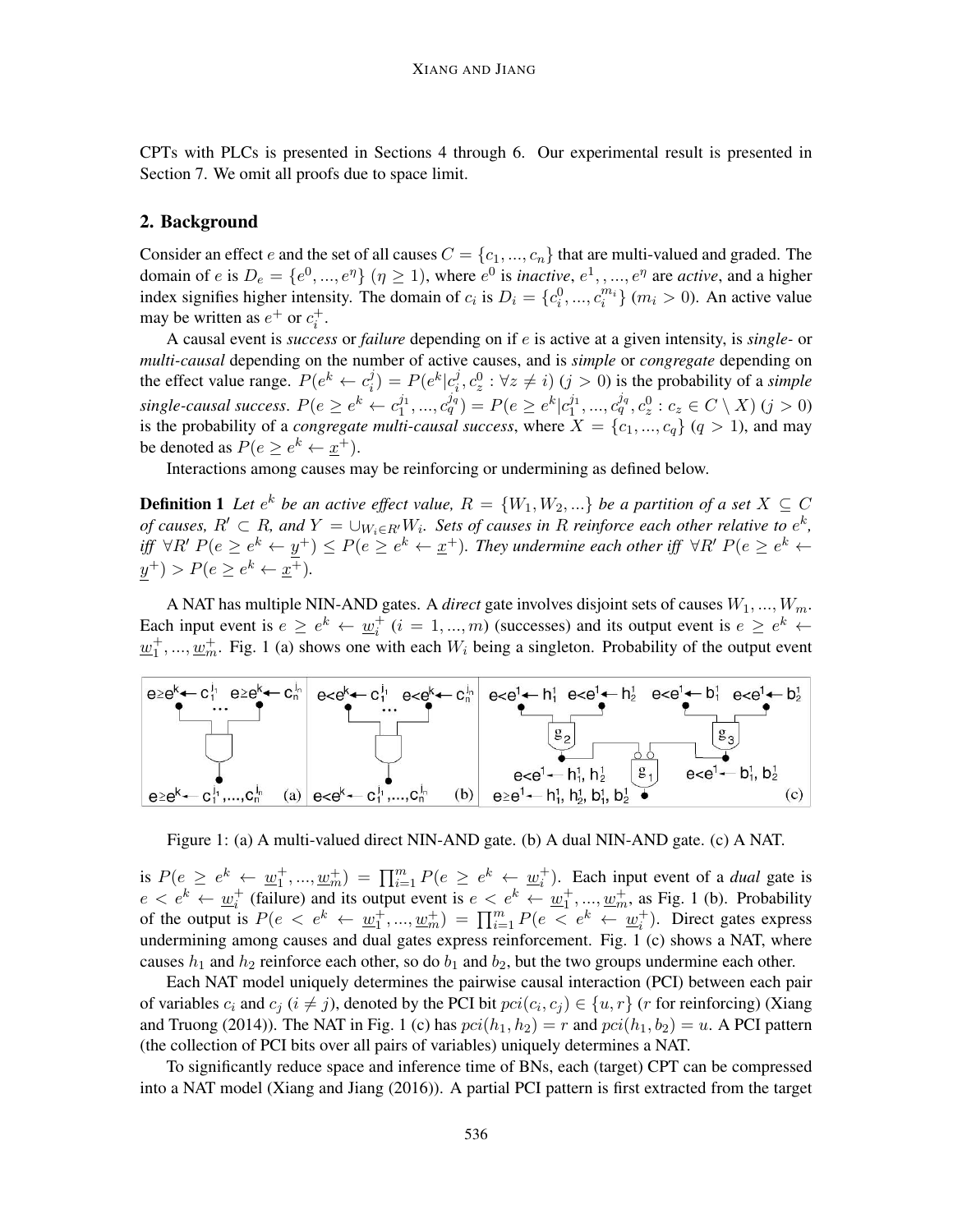CPT, and is used to retrieve a small subset of candidate NATs. Constrained gradient descent over each NAT then searches for parameters. The NAT model that has the minimal distance from the target CPT defines the compressed model.

## 3. The Task and Challenges

To compress a general target CPT into a NAT model, a key step is to extract a partial PCI pattern (with some bits unspecified). Given causes  $c_i$  and  $c_j$  ( $i \neq j$ ), an atomic interaction is that between a pair of active cause values  $c_i^v$  and  $c_j^w$ , relative to an active effect value  $e^k$ . We refer to it as a *value-pair interaction relative to*  $e^k$ *, and denote by*  $pci(e^k, c^v_i, c^w_j) \in \{u, r\}.$ 

A NAT model has  $\forall k_{>0}$   $\forall v_{>0}$   $\forall w_{>0}$   $pci(e^k, c_i^v, c_j^w) = pci(c_i, c_j)$ . However, a target CPT, unless already a NAT model, generally has  $pci(e^k, c_i^v, c_j^w) \neq pci(e^{k'}, c_i^{v'}$  $\left(v_i^{\prime}, c_j^{w'}\right)$  if  $k \neq k', v \neq v'$  or  $w \neq w'$ . That is, value-pair interactions for the same variable pair may be inconsistent. Hence, to extract  $pci(c_i, c_j)$ , we first determine  $pci(e^k, c_i^v, c_j^w)$  for each combination of  $k, v, w$ , and then induce  $pci(c_i, c_j)$ .

A leaky cause represents all causes that are not explicitly named. We denote the leaky cause by  $c_0$  and other causes by  $c_1, ..., c_n$ . The  $c_0$  may or may not be persistent. A *non-persistent*  $c_0$ is not always active, and can be modeled the same way as other causes. A target CPT with a non-persistent leaky cause has  $P(e|c_0, c_1, ..., c_n)$  fully specified where  $P(e^0|c_0^0, c_1^0, ..., c_n^0) = 1$  and  $P(e^k|c_0^0, c_1^0, ..., c_n^0) = 0$  for  $k > 0$ .

A PLC is always active. We model  $c_0 \in \{c_0^0, c_0^1\}$ , and  $c_0 = c_0^1$  always holds. Hence, a target CPT has the form  $P(e|c_0^1, c_1, ..., c_n)$ . This has two implications. First, parameters  $P(e|c_0^0, c_1, ..., c_n)$ are not empirically available, since the condition  $(c_0^0, c_1, ..., c_n)$  never holds. Second, since  $c_0$  is a persistent, uncertain cause, we have  $0 < P(e|c_0^1, c_1^0, ..., c_n^0) < 1$ .

PLC raises an issue to CPT compression. Since  $P(e|c_0^0, c_1, ..., c_n)$  is undefined, the target CPT is formed  $P'(e|c_1, ..., c_n)$  (only n causes) =  $P(e|c_0^1, c_1, ..., c_n)$ . One may be misled by the form  $P'(e|c_1,...,c_n)$  and not model  $c_0$  explicitly. This choice, however, suffers from several limitations. First, the resultant NAT model is incapable of expressing causal interactions between  $c_0$  and other causes, and adjusting parameters accordingly. Second, the NAT model M incurs systematic error  $P_M(e^k|c_1^0, ..., c_n^0) = 0$  for  $k > 0$ . Third, the search for parameters cannot be based on KL distance. Each term of KL distance from a target CPT  $P_T$  is formed  $P_T(i) log(P_T(i)/P_M(i))$ , where i indexes probabilities. Since  $P_M(e^k|c_1^0,...,c_n^0) = 0$   $(k > 0)$  while  $P_T(e^k|c_1^0,...,c_n^0) > 0$  due to PLC, KL distance is undefined (is infinity).

To avoid these limitations, one may choose to model  $c_0$  explicitly in the compressed NAT model. This, however, encounters the following difficulty. To determine value-pair interaction  $pci(e^k, c_i^v, c_j^w)$  where  $i, j, k, v, w > 0$ , we need to compare  $P(e \ge e^k \leftarrow c_i^v)$ ,  $P(e \ge e^k \leftarrow c_j^w)$ , and  $P(e \ge e^k \leftarrow c_i^v, c_j^w)$ , but none of them is available since  $c_0$  is a PLC. To overcome the difficulty, it is plausible to compare instead the available  $P(e \ge e^k \leftarrow c_0^1, c_i^v)$ ,  $P(e \ge e^k \leftarrow c_0^1, c_j^w)$ , and  $P(e \ge e^k \leftarrow c_0^1, c_i^v, c_j^w)$ . We show below that value-pair interaction  $pci(e^k, c_i^v, c_j^w)$  cannot be uniquely determined by the comparison.

**Proposition 1** Let  $c_0, c_i, c_j$  be causes where  $c_i$  and  $c_j$  are reinforcing. There exist NAT models among  $c_0, c_i, c_j$ , where  $P(e \ge e^k \leftarrow c_0^1, c_i^v, c_j^w) > P(e \ge e^k \leftarrow c_0^1, c_i^v)$ , as well as NAT models *where the opposite holds.*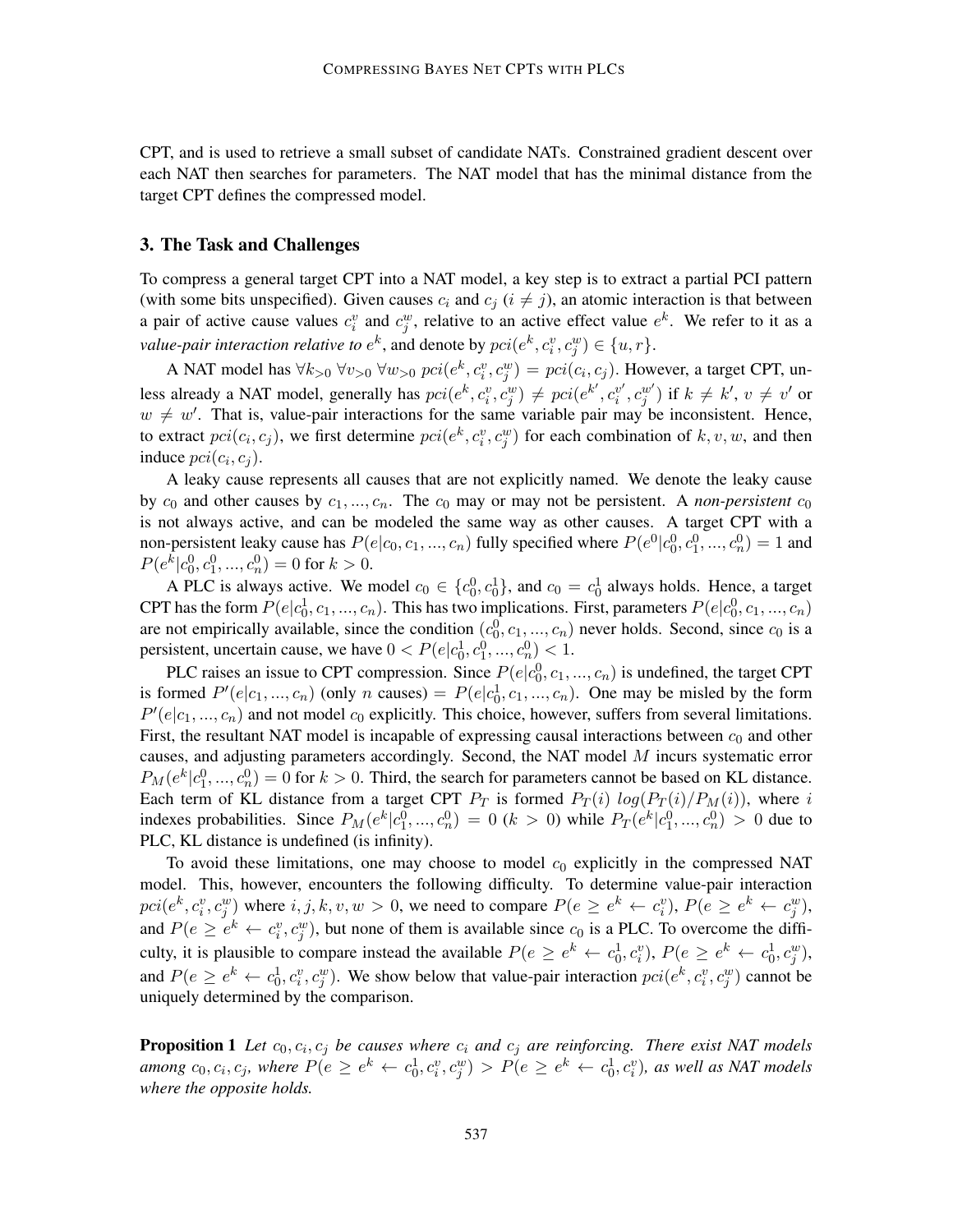Proposition 1 shows that, when  $c_i$  and  $c_j$  are reinforcing  $(pci(e^k, c_i^v, c_j^w) = r)$  with

$$
P(e \ge e^k \leftarrow c_i^v, c_j^w) > max(P(e \ge e^k \leftarrow c_i^v), P(e \ge e^k \leftarrow c_j^w)),
$$

we cannot guarantee  $P(e \ge e^k \leftarrow c_0^1, c_i^v, c_j^w) > \max(P(e \ge e^k \leftarrow c_0^1, c_i^v), P(e \ge e^k \leftarrow c_0^1, c_j^w)).$ 

**Proposition 2** Let  $c_0, c_i, c_j$  be causes where  $c_i$  and  $c_j$  are undermining. There exist NAT models among  $c_0, c_i, c_j$ , where  $P(e < e^k \leftarrow c_0^1, c_i^v, c_j^w) > P(e < e^k \leftarrow c_0^1, c_i^v)$ , as well as NAT models *where the opposite holds.*

Proposition 2 shows that when  $c_i$  and  $c_j$  are undermining  $(pci(e^k, c_i^v, c_j^w)) = u$ ) with

$$
P(e \ge e^k \leftarrow c_i^v, c_j^w) < \min(P(e \ge e^k \leftarrow c_i^v), P(e \ge e^k \leftarrow c_j^w)),
$$

we cannot guarantee  $P(e \ge e^k \leftarrow c_0^1, c_i^v, c_j^w) < \min(P(e \ge e^k \leftarrow c_0^1, c_i^v), P(e \ge e^k \leftarrow c_0^1, c_j^w)).$ From Propositions 1 and 2, it follows that  $pci(e^k, c_i^v, c_j^w)$  cannot be determined soly based on comparing  $P(e \ge e^k \leftarrow c_0^1, c_i^v)$ ,  $P(e \ge e^k \leftarrow c_0^1, c_j^w)$ , and  $P(e \ge e^k \leftarrow c_0^1, c_i^v, c_j^w)$ .

Although  $c_0$  is used in Propositions 1 and 2, their proofs (omitted) do not depend on  $c_0$  being a PLC. Hence, both propositions apply to any distinct causes  $c, c_i$  and  $c_j$ . It then also follows that simple comparison of multi-causal probabilities from NATs with additional causes beyond  $c_i$  and  $c_j$  cannot help determine  $pci(e^k, c_i^v, c_j^w)$ .

In the following sections, we present a solution to meet this challenge.

### 4. Determine PCI Bits by SubNAT Differentiation

We observe that the above extraction of  $pci(e^k, c_i^v, c_j^w)$  focuses on  $c_i$  and  $c_j$  only. It fails since the existence of PLC  $c_0$  deprives us of the necessary target probabilities. To overcome this difficulty, we expand our focus to include  $c_0$ . That is, instead of trying to estimate the causal interaction between  $c_i$  and  $c_j$ , we estimate the causal interactions among  $c_0$ ,  $c_i$  and  $c_j$ . The inclusion of PLC  $c_0$  implies that we are now able to conduct the analysis based on the following available target probabilities over only  $c_0$ ,  $c_i$  and  $c_j$ :

$$
P(e \ge e^k \leftarrow c_0^1), P(e \ge e^k \leftarrow c_0^1, c_i^v), P(e \ge e^k \leftarrow c_0^1, c_j^w), \text{ and } P(e \ge e^k \leftarrow c_0^1, c_i^v, c_j^w).
$$

We do so by extending the analysis (Xiang and Jiang (2016)) on binary NAT models (where all variables are binary).

Fig. 2 enumerates all possible (sub)NAT models for the value tuple  $(c_0^1, c_i^v, c_j^w, e^k)$ . For each NAT, value-pair interactions relative to  $e^k$  are summarized in Table 1. For a target CPT, if we can identify which NAT in Fig. 2 characterizes the underlying causal interactions, we can obtain the three corresponding value-pair interactions from Table 1.

To this end, we analyze the six pair-wise comparisons of the four available target probabilities. The result is summarized in Proposition 3 and Table 2.

**Proposition 3** Let  $c_0$ ,  $c_i$ , and  $c_j$  be multi-valued causes and  $T_a$  through  $T_h$  be alternative NAT *models over them. The pair-wise comparisons among the following as listed in Table 2 hold.*

$$
P(e \ge e^k \leftarrow c_0^1), P(e \ge e^k \leftarrow c_0^1, c_i^v), P(e \ge e^k \leftarrow c_0^1, c_j^w), \text{ and } P(e \ge e^k \leftarrow c_0^1, c_i^v, c_j^w)
$$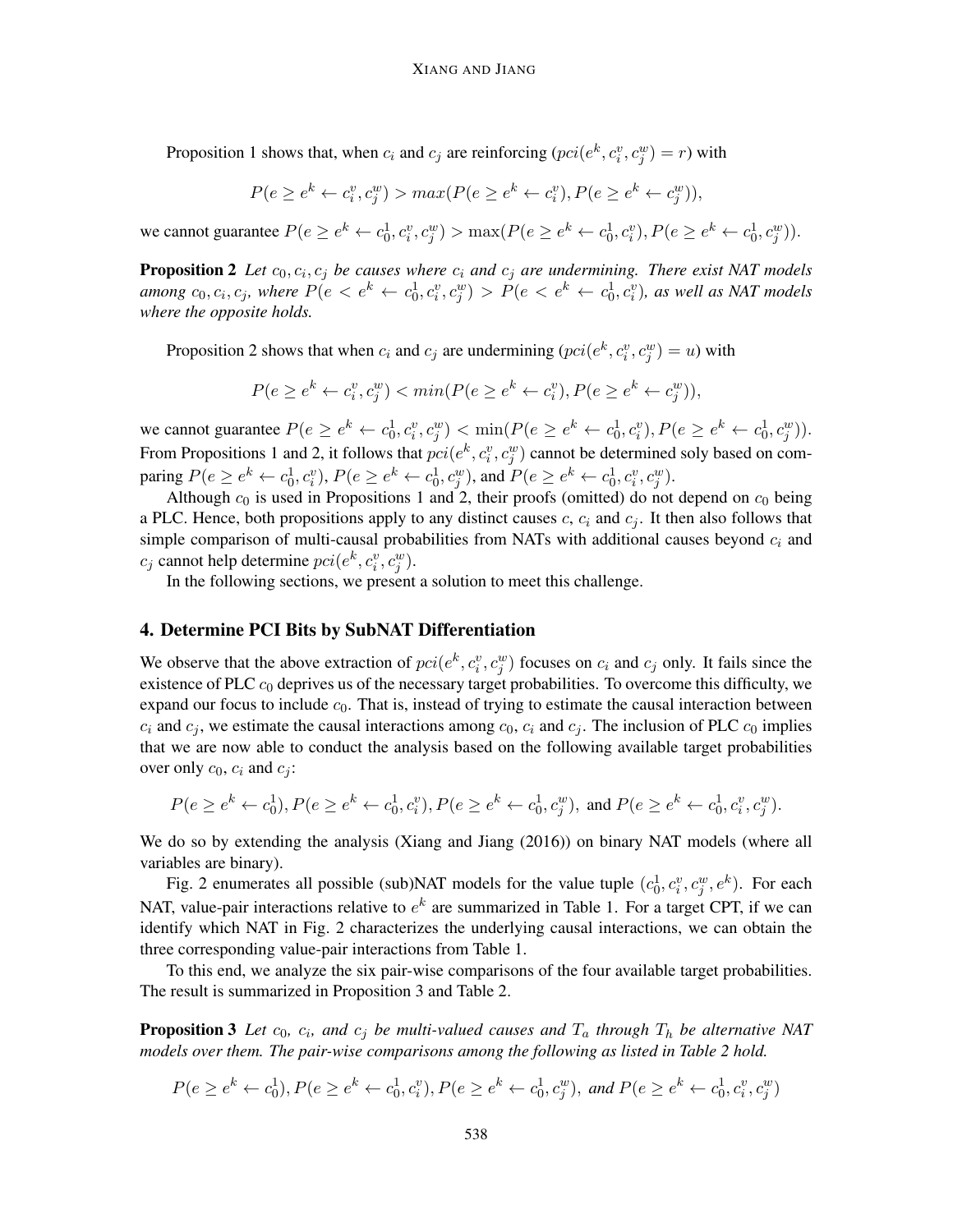

Figure 2: (Sub)NATs over  $c_0$ ,  $c_i$  and  $c_j$ 

|                          | $\boldsymbol{\mu}$ |   | $T_c$ | $ T_d $ | $T_e$ |  |  |
|--------------------------|--------------------|---|-------|---------|-------|--|--|
| $pci(e^k, c_0^1, c_i^v)$ |                    | u |       |         |       |  |  |
| $pci(e^k, c^1_0, c^w_j)$ |                    |   |       | u       | u     |  |  |
| $pci(e^k, c_i^v, c_i^w)$ |                    |   |       |         |       |  |  |

Table 1: Value-pair interactions of NAT models

From Proposition 3, it follows that  $T_a$ ,  $T_b$ ,  $T_e$ , and  $T_f$  can be uniquely identified based on comparisons in the first three rows.  $T_d$  and  $T_q$  as a group can be identified based on comparisons in the first two rows, and so can  $T_c$  and  $T_h$  as a group. However, the two members in each group cannot be differentiated by the comparisons (a partial solution). The analysis in (Xiang and Jiang (2016)) is limited to binary NAT models, but otherwise has the similar nature of being a partial solution. The above result is more general and covers multi-valued NAT models. In the next section, we explore a novel idea to extend the partial solution into a complete solution.

## 5. NAT Group Member Differentiation

The technique described above on average allows unique identification of 50% (4 out of 8) of the NAT models over  $c_0$ ,  $c_i$  and  $c_j$ . From Table 1, this means that 50% of value-pair interactions  $pci(e^k, c_i^v, c_j^w)$ , where  $i, j > 0$ , can be identified.

From the last two rows of Table 2, both members of group  $\{T_d, T_g\}$  have the same value-pair interactions  $pci(e^k, c_0^1, c_i^v)$  and  $pci(e^k, c_0^1, c_j^w)$ . The same is true for the group  $\{T_c, T_h\}$ . Hence,  $pci(e^k, c_0^1, c_i^v)$  and  $pci(e^k, c_0^1, c_j^w)$  can always be uniquely identified, even though the underlying NAT cannot be uniquely determined. This means that all  $pci(e^k, c_0^1, c_i^v)$  and  $pci(e^k, c_0^1, c_j^w)$  can be identified uniquely.

On the other hand, from the last column of Table 1, we observe that  $pci(e^k, c_i^v, c_j^w)$  differs between  $T_d$  and  $T_g$ , and so does between  $T_c$  and  $T_h$ . This implies that 50% of  $pci(e^k, c_i^v, c_j^w)$ , where  $i, j > 0$ , cannot be identified, which causes the corresponding PCI bit  $pci(c_i, c_j)$  to be unspecified. Since the number of candidate NATs grow exponentially on the number of unspecified PCI bits, the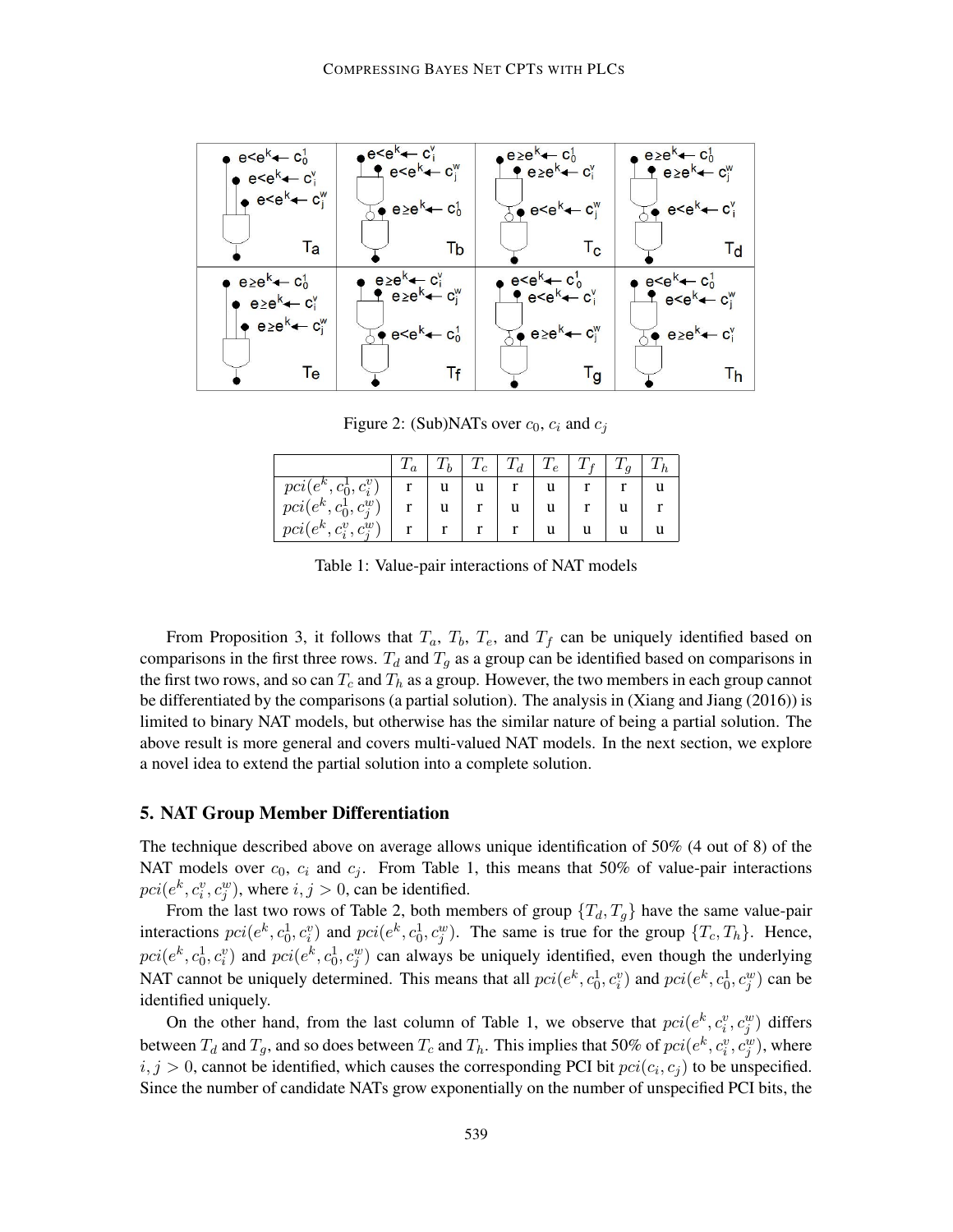| Row |                                               | $T_a$  | $T_b$ | $T_e$ | $T_f$ | $T_d$ | $T_q$ | $T_c$ | $T_h$ |
|-----|-----------------------------------------------|--------|-------|-------|-------|-------|-------|-------|-------|
|     | $P(e \ge e^k \leftarrow c_0^1, c_i^v, c_j^w)$ |        |       |       |       |       |       |       |       |
|     | $-P(e \ge e^k \leftarrow c_0^1, c_i^v)$       | $^{+}$ |       |       |       |       |       |       |       |
|     | $P(e \ge e^k \leftarrow c_0^1, c_i^v, c_j^w)$ |        |       |       |       |       |       |       |       |
| 2   | $-P(e \ge e^k \leftarrow c_0^1, c_j^w)$       | $\pm$  |       |       |       |       |       |       |       |
|     | $P(e \ge e^k \leftarrow c_0^1, c_i^v, c_j^w)$ |        |       |       |       |       |       |       |       |
| 3   | $-P(e \ge e^k \leftarrow c_0^1)$              |        |       |       |       |       |       | $+$ , |       |
|     | $P(e \ge e^k \leftarrow c_0^1, c_i^v)$        |        |       |       |       |       |       |       |       |
| 4   | $-P(e \ge e^k \leftarrow c_0^1, c_j^w)$       | $+/-$  |       | $+/-$ | $+/-$ |       |       |       |       |
|     | $P(e \ge e^k \leftarrow c_0^1, c_i^v)$        |        |       |       |       |       |       |       |       |
|     | $-P(e \ge e^k \leftarrow c_0^1)$              |        |       |       |       |       |       |       |       |
|     | $P(e \geq e^k \leftarrow c_0^1, c_j^w)$       |        |       |       |       |       |       |       |       |
|     | $-P(e \geq e^k \leftarrow c_0^1)$             |        |       |       |       |       |       |       |       |

Table 2: Pairwise causal probability comparison by NAT models

existence of a large number of such bits will have a significant consequence on the complexity of subsequent search computation.

To resolve the difficulty, we explore a novel idea below. Consider  $P(e \ge e^k \leftarrow c_0^1, c_i^v)$ . If  $c_0$ and  $c_i$  are undermining, we have  $P(e \ge e^k \leftarrow c_0^1, c_i^v) = P(e \ge e^k \leftarrow c_0^1)P(e \ge e^k \leftarrow c_i^v)$ . The parameter  $P(e \ge e^k \leftarrow c_i^v)$  is unavailable, but we can estimate from the available by

$$
P(e \ge e^k \leftarrow c_i^v) = P(e \ge e^k \leftarrow c_0^1, c_i^v) / P(e \ge e^k \leftarrow c_0^1).
$$

If  $c_0$  and  $c_i$  are reinforcing, we have  $P(e \lt e^k \lt -c_0^1, c_i^v) = P(e \lt e^k \lt -c_0^1)P(e \lt e^k \lt -c_i^v)$ , and can estimate  $P(e < e^k \leftarrow c_i^v) = P(e < e^k \leftarrow c_0^1, c_i^v) / P(e < e^k \leftarrow c_0^1)$ .

For both members of group  $\{T_d, T_g\}$ ,  $c_0$  and  $c_i$  are reinforcing, and  $c_0$  and  $c_j$  are undermining. If we can estimate  $P(e \ge e^k \leftarrow c_i^v)$  and  $P(e \ge e^k \leftarrow c_j^w)$  (called *single-causals*) accordingly from the available parameters

$$
P(e \ge e^k \leftarrow c_0^1, c_i^v), P(e \ge e^k \leftarrow c_0^1, c_j^w), \text{ and } P(e \ge e^k \leftarrow c_0^1),
$$

we can then plug in the two single-causals and  $P(e \ge e^k \leftarrow c_0^1)$  to  $T_d$  and  $T_g$ , and obtain the *multi-causals*  $P_d(e \ge e^k \leftarrow c_0^1, c_i^v, c_j^w)$  and  $P_g(e \ge e^k \leftarrow c_0^1, c_i^v, c_j^w)$ . The NAT whose multi-causal is closer to  $P(e \ge e^k \leftarrow c_0^1, c_i^v, c_j^w)$  from the target CPT will be chosen since it better models interactions among  $c_0$ ,  $c_i$  and  $c_j$ .

For group  $\{T_c, T_h\}$ ,  $c_0$  and  $c_i$  are undermining in both NATs, and  $c_0$  and  $c_j$  are reinforcing. The similar method can be applied to differentiate the two members.

Although the idea seems to have resolved the above difficulty, it is not always applicable. As an example, we observed a target CPT where

$$
P(e \ge e^k \leftarrow c_0^1, c_i^v, c_j^w) = 0.574, P(e \ge e^k \leftarrow c_0^1, c_i^v) = 0.283,
$$
  

$$
P(e \ge e^k \leftarrow c_0^1, c_j^w) = 0.651, \text{ and } P(e \ge e^k \leftarrow c_0^1) = 0.845.
$$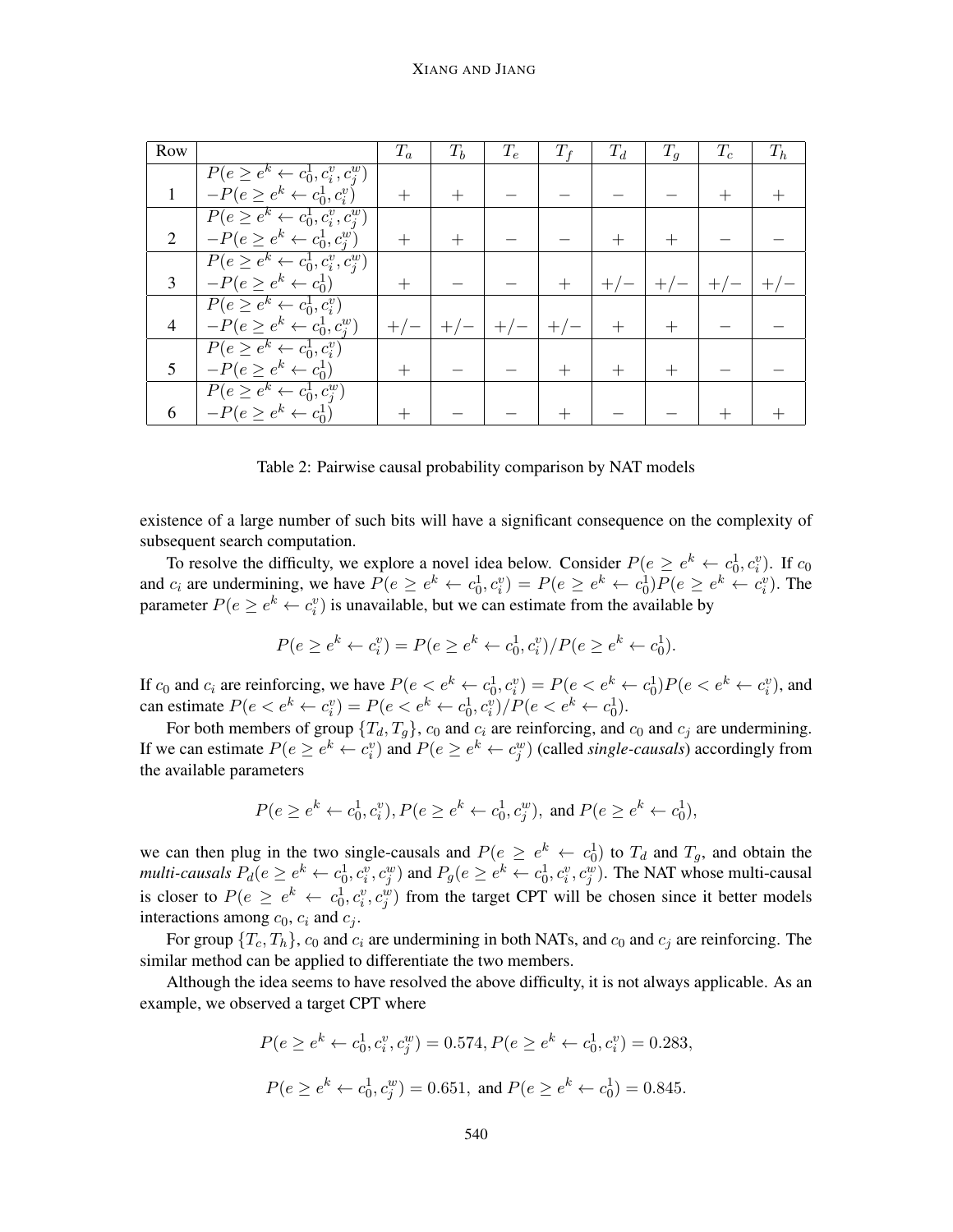Applying comparisons in rows 1 and 2 of Table 2, it fits the group  $\{T_c, T_h\}$  with  $(+, -)$ . However, since  $P(e \ge e^k \leftarrow c_0^1, c_j^w) < P(e \ge e^k \leftarrow c_0^1)$ ,  $c_0$  and  $c_j$  do not reinforce as  $T_c$  and  $T_h$  expected. As the result, estimation of  $P(e \ge e^k \leftarrow c_j^w)$  by reinforcement is not applicable.

Applying comparisons in rows 5 and 6 of Table 2, the above example has the comparisons  $(-,-)$ . They do not match those of  $T_c$  and  $T_h$ , and that is the source of failure to the above attempt. This observation suggests that the above idea works only when comparisons in rows 5 and 6 have the right match. It also suggests that when the comparisons mismatch, comparisons in rows 5 and 6 can be used for identifying NATs.

Following this hint and using comparisons  $(-, -)$  in rows 5 and 6, we obtain the new NAT group  $\{T_b, T_e\}$  with the matching comparisons. Since comparisons  $(+, -)$  in rows 1 and 2 differ from  $T_b$  and  $T_e$  (each by one comparison), we need to break the tie between  $T_b$  and  $T_e$ . This can be done by estimating single-causals  $P(e \ge e^k \leftarrow c_i^v)$  and  $P(e \ge e^k \leftarrow c_j^w)$  assuming undermining, which will now succeed. We then estimate  $P(e \ge e^k \leftarrow c_0^1, c_i^v, c_j^w)$  for  $T_b$  and  $T_e$ , and use the multi-causal that is closer to the target CPT to select one.

As another example, we also observed a target CPT where

$$
P(e \ge e^k \leftarrow c_0^1, c_i^v, c_j^w) = 0.960, P(e \ge e^k \leftarrow c_0^1, c_i^v) = 0.970,
$$
  

$$
P(e \ge e^k \leftarrow c_0^1, c_j^w) = 0.929, \text{ and } P(e \ge e^k \leftarrow c_0^1) = 0.733.
$$

Applying comparisons in rows 1 and 2 of Table 2, it fits the group  $\{T_d, T_q\}$  with  $(-, +)$ . The comparisons in rows 5 and 6 of Table 2 are  $(+, +)$ , making estimation of  $P(e \ge e^k \leftarrow c_j^w)$  by undermining inapplicable. In response, we apply the similar procedure as above to differentiate instead between  $T_a$  and  $T_f$ .

In summary, from the target probabilities

$$
P(e \ge e^k \leftarrow c_0^1), P(e \ge e^k \leftarrow c_0^1, c_i^v), P(e \ge e^k \leftarrow c_0^1, c_j^w), \text{ and } P(e \ge e^k \leftarrow c_0^1, c_i^v, c_j^w),
$$

we first use comparisons in rows 1, 2 and 3 (breaking ties arbitrarily) to identify the subNAT. If this leads to a group of two subNATs, we estimate the single-causals, compute the implied multi-causals, and differentiate between the group members. If the single-causal estimation is not applicable for the group, we use comparisons in rows 5 and 6 to find an alternative group of two subNATs. We then estimate the single-causals, compute the implied multi-causals, and differentiate between group members. This is elaborated in Algorithm 1, where we denote

$$
P(e \ge e^k \leftarrow c_0^1), P(e \ge e^k \leftarrow c_0^1, c_i^v), P(e \ge e^k \leftarrow c_0^1, c_j^w), \text{ and } P(e \ge e^k \leftarrow c_0^1, c_i^v, c_j^w),
$$

by  $q, r, s$  and t, respectively.

In Algorithm 1, ties may occur in sign computation and difference comparison. Such cases rarely occur, and we break ties arbitrarily for simplicity. Proposition 4 establishes the most important property of Algorithm 1. Although we omit the proof, the above analysis serves as an intuitive justification.

Proposition 4 *For any target probabilities*

$$
P(e \ge e^k \leftarrow c_0^1), P(e \ge e^k \leftarrow c_0^1, c_i^v), P(e \ge e^k \leftarrow c_0^1, c_j^w), \text{ and } P(e \ge e^k \leftarrow c_0^1, c_i^v, c_j^w),
$$

*Algorithm 1 returns a unique NAT among*  $T_a$  *through*  $T_b$ *, subject to arbitrary tie-breaking.*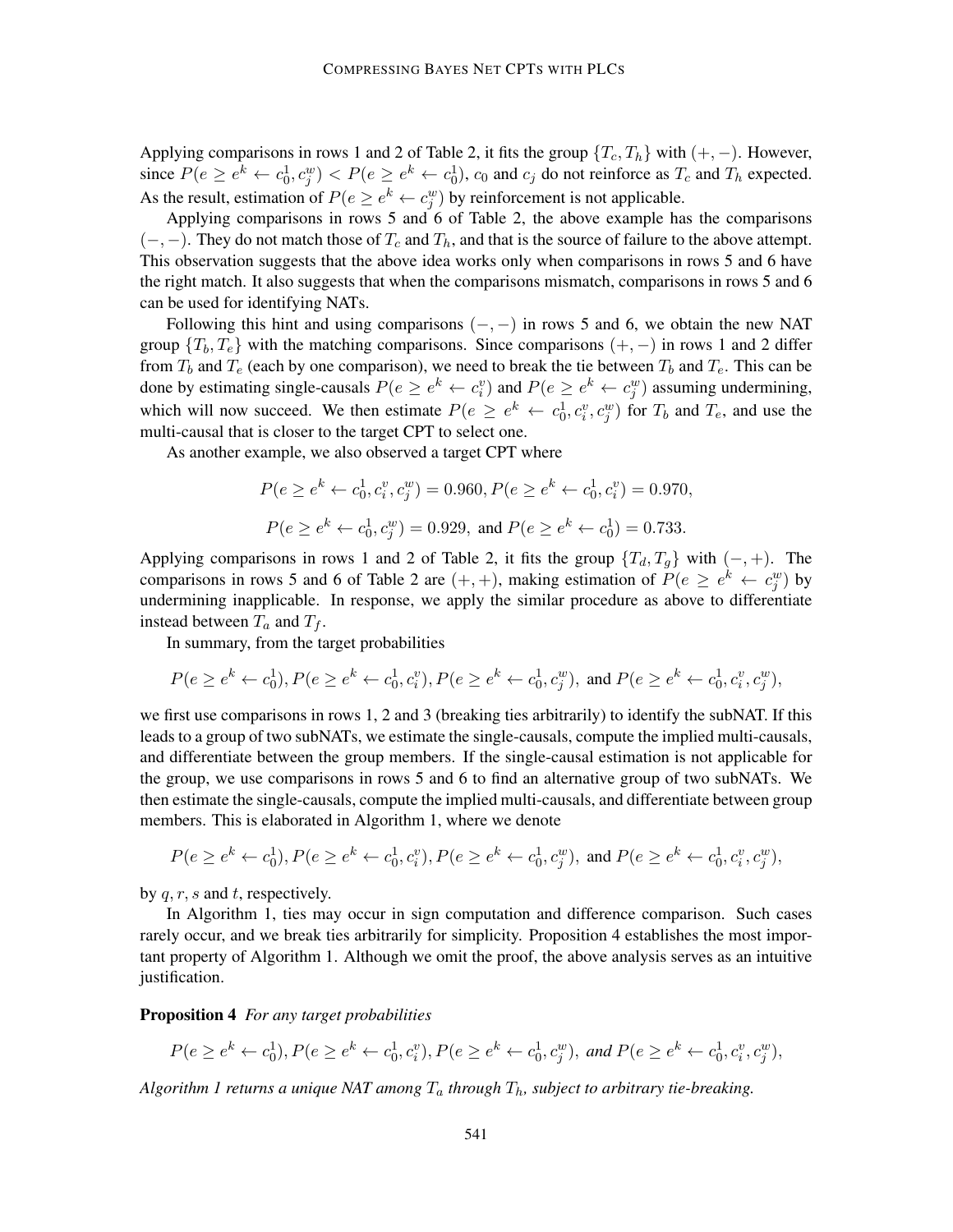Algorithm 1 *(Input:* q, r, s *and* t*) compute sign pattern*  $pat_1 = (sign(t - r), sign(t - s), sign(t - q))$ ; *if* pat<sub>1</sub> matches that of  $T_a$ ,  $T_b$ ,  $T_e$ , or  $T_f$ , return the matching NAT; *compute sign pattern pat*<sub>2</sub> =  $(sign(r - q), sign(s - q))$ ; *if*  $pat_2$  *matches that of*  $\{T_d, T_q\}$  *or*  $\{T_c, T_h\}$ *, do estimate single-causals*  $x \equiv P(e \ge e^k \leftarrow c_i^v)$  and  $y \equiv P(e \ge e^k \leftarrow c_j^w)$  by matching group; *for each member NAT*  $T_\beta$  *of the matching group, do compute multi-causal*  $z \equiv P(e \ge e^k \leftarrow c_0^1, c_i^v, c_j^w)$  *from single-causals*  $q, x, y$  *and NAT*  $T_\beta$ *; compute difference*  $|t - z|$ *; return the NAT with the smaller difference; match pat*<sub>2</sub> *against that of*  ${T_a, T_f}$  *or*  ${T_b, T_e}$ ; *estimate*  $x' \equiv P(e \ge e^k \leftarrow c_i^v)$  *and*  $y' \equiv P(e \ge e^k \leftarrow c_j^w)$  *by the matching group*; for each member  $T^\prime_\beta$  of the matching group, do  $\mathit{compute}\ z'\equiv P(e\geq e^k\leftarrow c_0^1, c_i^v, c_j^w)\ \mathit{from}\ q, x', y'\ \mathit{and}\ T'_\beta;$  $\textit{compute difference} |t - z'|;$ *return the NAT with the smaller difference;*

Given a value-tuple  $(e^k, c_0^1, c_i^v, c_j^w)$ , once the NAT model is identified, the three value-pair interactions can be found from Table 1. Hence, Proposition 4 implies that PCI bit identification under PLC is solved completely by Algorithm 1.

## 6. Effect-Dependent PCI Patterns and Partial Distance Measures

Once value-pair interactions  $pci(e^k, c_i^v, c_j^w)$  have been identified for a given pair of variables  $c_i$  and  $c_j$  (over all  $v, w > 0$ ), the *effect-dependent PCI bit pci*( $e^k, c_i, c_j$ ) can be determined by a majority vote over all  $pci(e^k, c_i^v, c_j^w)$ .

Let the number of active values of  $c_i$  and  $c_j$  be  $\delta_i$  and  $\delta_j$ . Given  $e^k$ , the total number of distinct  $pci(e^k, c_i^v, c_j^w)$  is  $\delta_i \times \delta_j$ . If both  $\delta_i$  and  $\delta_j$  are odd, the number of  $pci(e^k, c_i^v, c_j^w)$  votes is odd. Since each vote is binary, a majority vote is guaranteed and  $pci(e^k, c_i, c_j)$  is either r or u. If one of  $\delta_i$  and  $\delta_i$  is even, then  $\delta_i \times \delta_j$  is even, and a tie vote may occur. It signifies that the two alternative causal interactions are equally supported by analysis of  $P(e \ge e^k \leftarrow c_0^1, P(e \ge e^k \leftarrow c_0^1, c_i^v), P(e \ge e^k \leftarrow c_0^1, c_i^v)$  $e^k \leftarrow c_0^1, c_j^w$ , and  $P(e \ge e^k \leftarrow c_0^1, c_i^v, c_j^w)$ . We assign *null* to  $pci(e^k, c_i, c_j)$  in such case. As the result,  $pci(e^k, c_i, c_j)$  will be substituted by both r and u in subsequent search for parameters (see below).

With  $pci(e^k, c_i, c_j)$  so assigned for each i and j, an *effect-dependent PCI pattern* relative to  $e^k$ is well-defined. It is generally a partial PCI pattern as some bits are *null*. There are a total of  $\eta$ effect-dependent PCI patterns. Options exist on how to use them to generate candidate NATs. At the most efficient extreme, one of them is selected to be the PCI pattern (effect independent and made of PCI bits  $pci(c_i, c_j)$ ). The effect-dependent PCI pattern with the least null bits may be selected, and it generates the least number of candidate NATs. At the least efficient extreme, all  $\eta$  PCI patterns are selected and they generate the most number of candidate NATs (this is used in our experiment below). Other options in between exist and the trade-off is between efficiency and accuracy of the final NAT model.

After the candidates NATs are generated, the constrained gradient descent is applied to each candidate NAT to search for single-causals of the NAT model. Note that explicit modeling of PCL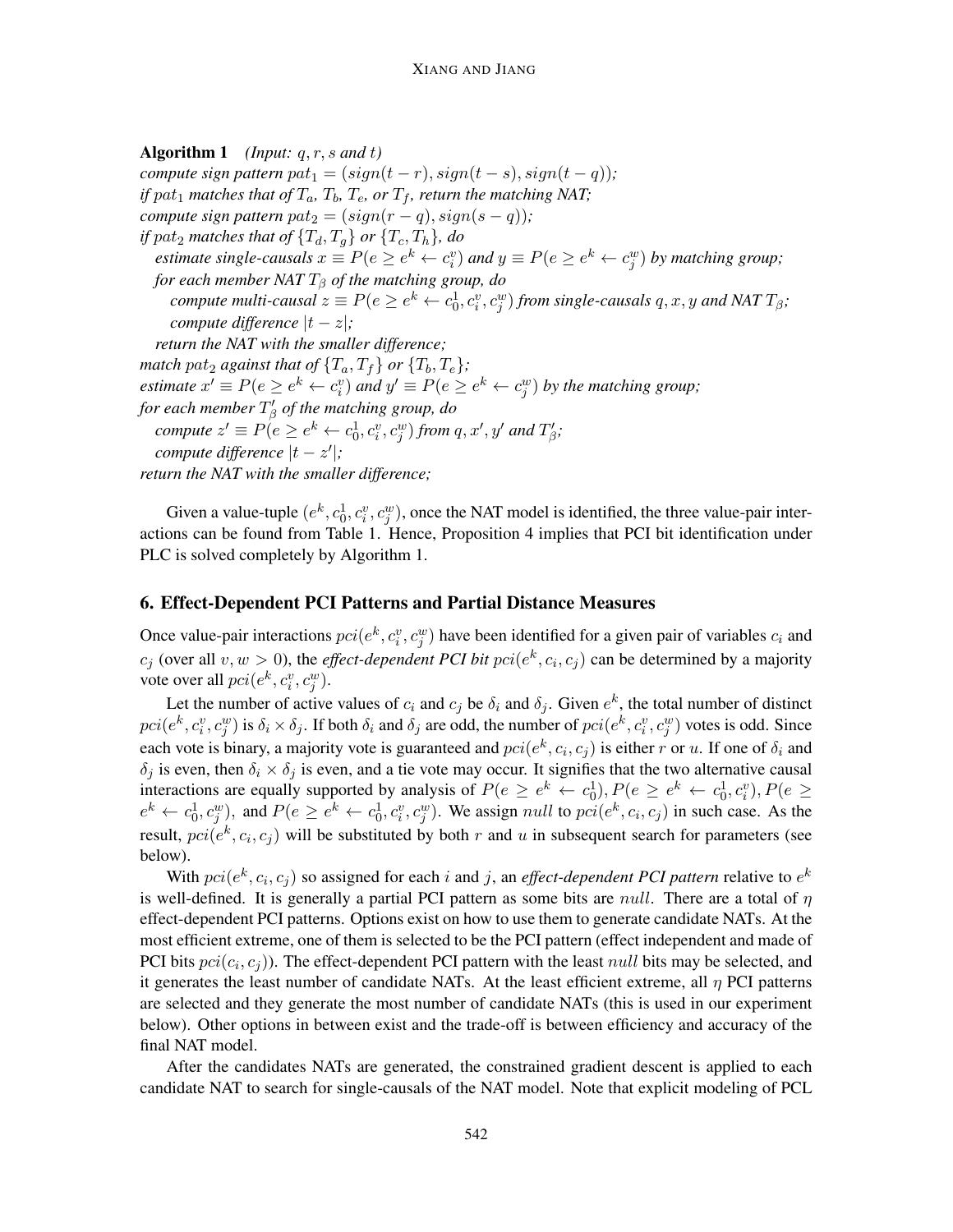ensures that KL distance is well-defined. The descent therefore minimizes KL distance between the target CPT  $P_T$  and the NAT model CPT  $P_M$ ,

$$
KL(P_T, P_M) = \sum_i P_T(i)log \frac{P_T(i)}{P_M(i)},
$$

where *i* indexes parameters in  $P_T$  and  $P_M$ . In our experiment (Sec. 7), we also report average Euclidean distance  $ED(P_T, P_M) = \sqrt{\frac{1}{K}}$  $\frac{1}{K} \sum_{i=1}^{K} (P_T(i) - P_M(i))^2$ , where K counts parameters in  $P_T$ . In computation of KL and ED, note that all parameters of  $P_T$  are in the form of  $P_T(e|c_0^1, c_1, ..., c_n)$ . On the other hand,  $P_M$  contains more parameters, including all in the form  $P_M(e|c_0, c_1, ..., c_n)$ , where  $c_0$  is uninstantiated. Only the parameters  $P_M(e|c_0^1, c_1, ..., c_n)$  are used in the KL and ED calculation.

#### 7. Experiments

The effectiveness of PLC-based CPT compression (PLC-Comp) is compared with 3 alternatives. One method (PLC-Opt) evaluates all NAT models exhaustively (no NAT selection by PCI pattern). Another method (NPLC-Comp) does not model PLC (Xiang and Jiang (2016)). The 3rd method (NMAX) is noisy-MAX, which does not model PLC either.

We conducted three groups of experiments using a laptop (Intel i7-3632QM CPU at 2.20 GHz). The 1st group evaluates accuracy of PLC-Comp against the optimal baseline PLC-Opt. The 2nd group compares PLC-Comp, NPLC-Comp, and NMAX on randomly generated CPTs. The 3rd group compares the three methods on real-world BN CPTs.

## 7.1 Compression Accuracy Relative to the Optimal

PLC-Comp and PLC-Opt are run on 30 randomly generated CPTs, each of  $n = 3$  causes with sizes of variable domains bounded at 4. The value  $n = 3$  is selected since both methods must evaluate NATs of  $n' = n + 1 = 4$  causes (with an extra PLC). For  $n' = 4$ , the total number of NATs is 52 and, and for  $n' = 5$ , the number is 472. Since each NAT must be evaluated by PLC-Opt, to keep the computation cost down, we choose  $n = 3$  and  $n' = 4$ .

|           |               | PLC-Opt | PLC-Comp |       |  |  |
|-----------|---------------|---------|----------|-------|--|--|
|           | Stdev<br>Mean |         | Mean     | Stdev |  |  |
| ED        | 0.142         | 0.032   | 0.145    | 0.033 |  |  |
| KL        | 2.791         | 1.826   | 2.919    | 1.918 |  |  |
| <b>RT</b> | 59.1          | 39.9    | 13.8     | 11.8  |  |  |
| <b>SR</b> | 5.47          | 1.39    | 5.47     | 1.39  |  |  |

Table 3: Performance summary of PLC-Opt and PLC-Comp

Table 3 summarizes the results with sample means and standard deviations of both distance measures, runtime (RT) in seconds, and space reduction (SR). SR is the ratio of numbers of independent parameters between the target CPT and the NAT model. For instance, if  $n = 4$  and  $k = 3$  for all variables, the CPT has  $3^5 - 1 = 242$  parameters. A NAT model without PLC has  $(2 \times 2) \times 4 = 16$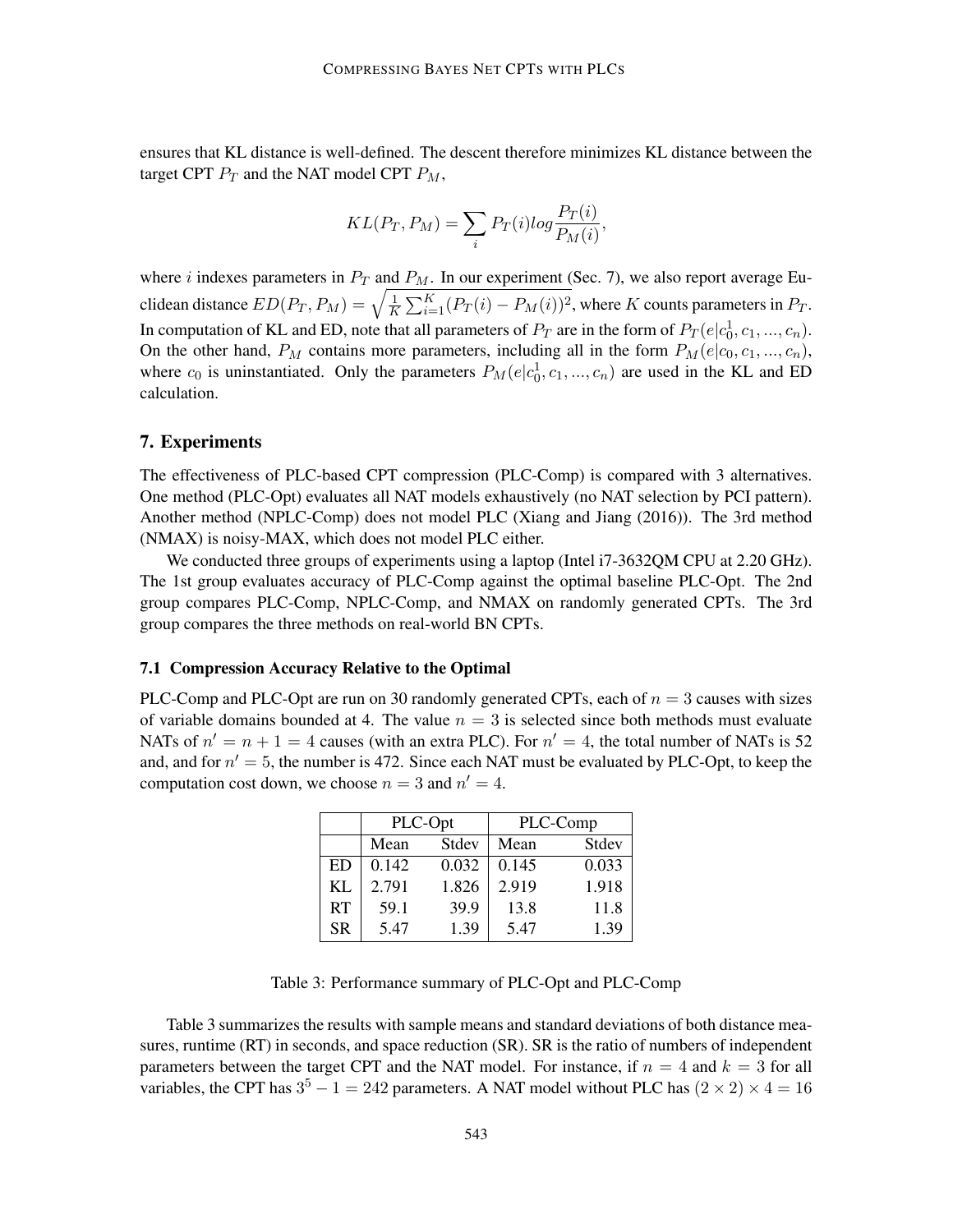and  $SR = 242/16 = 15.13$ . With PLC, the number of single-causals is  $(2 \times 2) \times 4 + 2 \times 1 = 18$ and hence  $SR = 242/18 = 13.44$ .

As shown, ED from PLC-Comp is only slightly larger (0.145) than PLC-Opt (0.142), but using only 23% of runtime. In fact, PLC-Comp returned same optimal model in 14 out of the 30 CPTs. It demonstrates that the PCI pattern extraction (Sections 4 and 5) reduces the NAT search space effectively to a good subspace. The 23% scale of time saving is limited by the small n value due to the nature of this experiment, and is expected to be much more significant for larger  $n$ .

#### 7.2 Compression of Random CPTs

PLC-Comp, NPLC-Comp, and NMAX are run on 50 randomly generated CPTs, each of  $n = 5$ causes with sizes of variable domains bounded at 4. This group compares PLC-Comp using noisy-MAX as the baseline. It also compares explicit PLC modeling versus absence of such modeling.

Strictly speaking, KL distance is well defined only for PLC-Comp, but not so for NPLC-Comp and NMAX, due to the issue discussed in Section 3. It has been suggested to replace 0 probability in  $P_T$  by a small constant (Zagorecki and Druzdzel (2013)). The KL values of NPLC-Comp and NMAX in Table 4 are obtained instead by omitting the  $\eta + 1$  terms corresponding to target probabilities  $P(e|c_1^0, ..., c_n^0)$ .

|           | PLC-Comp |        | NPLC-Comp |        | <b>NMAX</b> |         |  |
|-----------|----------|--------|-----------|--------|-------------|---------|--|
|           | Mean     | Stdev  | Mean      | Stdev  | Mean        | Stdev   |  |
| ED        | 0.234    | 0.074  | 0.256     | 0.069  | 0.381       | 0.094   |  |
| KL        | 96.181   | 88.654 | 126.470   | 97.403 | 305.586     | 225.428 |  |
| <b>RT</b> | 56.32    | 60.51  | 21.97     | 21.23  | 1.74        | 1.35    |  |
| <b>SR</b> | 33.59    | 16.41  | 36.73     | 17.47  | 36.73       | 17.47   |  |

Table 4: Performance summary of PLC-Comp, NPLC-Comp, and NMAX

As shown in Table 4, both PLC-Comp and NPLC-Comp have smaller compression errors than NMAX, demonstrating the superior expressiveness of NAT modeling over noisy-MAX. PLC-Comp has the smallest error, demonstrating the advantage of explicit PLC modeling. Note that NPLC-Comp and NMAX achieve the same space reduction (36.73). SR by PLC-Comp is slightly less due to the extra parameters associated with modeling PLC.

### 7.3 Real-world BN CPTs

From the book website (Nagarajan et al. (2013)), we obtained 11 real-world BNs, excluding MUNIN subnets and binary BNs. From them, 61 CPTs are selected where the child variable has at least 3 parents, the CPT is not almost functional (close to extreme probabilities), and PLCs exist. The CPTs are divided into 5 groups by size: Small (20 CPTs,  $size \in (0, 200)$ ), Medium (21, (200, 1000)), Large (5, (1000, 2000]), Very Large (11, (2000, 5000), and Massive (4, > 5000). PLC-Comp, NPLC-Comp, and NMAX are run on each CPT. Only EDs (more intuitive) are reported for space.

As shown in Table 5, both PLC-Comp and NPLC-Comp have smaller compression errors than NMAX, and PLC-Comp has the smallest error. Furthermore, EDs by PLC-Comp from all groups are smaller than that of random CPTs (0.234), but the errors do not increase as the CPT sizes become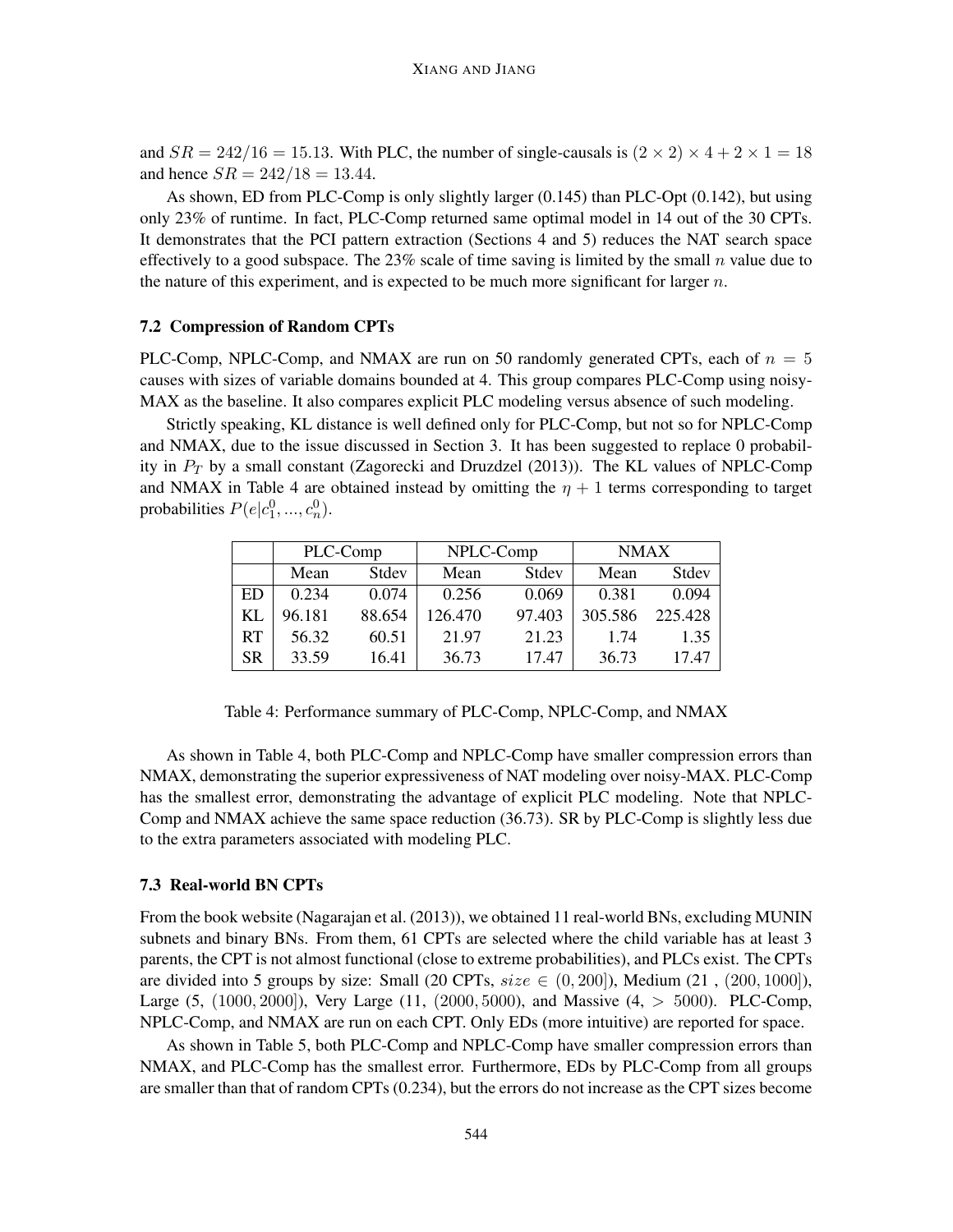|             |           | PLC-Comp |         | NPLC-Comp |        | <b>NMAX</b> |       |
|-------------|-----------|----------|---------|-----------|--------|-------------|-------|
| <b>Size</b> |           | Mean     | Stdev   | Mean      | Stdev  | Mean        | Stdev |
| Small       | ED        | 0.137    | 0.091   | 0.185     | 0.067  | 0.205       | 0.074 |
|             | RT        | 12.81    | 12.26   | 4.49      | 8.81   | 0.85        | 1.02  |
|             | <b>SR</b> | 9.58     | 6.00    | 10.80     | 6.32   | 10.80       | 6.32  |
| Medium      | <b>ED</b> | 0.183    | 0.095   | 0.210     | 0.060  | 0.246       | 0.071 |
|             | RT        | 21.69    | 13.82   | 14.49     | 10.70  | 1.56        | 1.20  |
|             | <b>SR</b> | 9.38     | 3.72    | 10.44     | 3.95   | 10.44       | 3.95  |
| Large       | ED        | 0.217    | 0.089   | 0.226     | 0.087  | 0.244       | 0.098 |
|             | <b>RT</b> | 86.07    | 78.22   | 61.53     | 40.56  | 8.47        | 5.26  |
|             | <b>SR</b> | 17.14    | 8.89    | 18.23     | 9.02   | 18.23       | 9.02  |
| Very Large  | <b>ED</b> | 0.167    | 0.074   | 0.175     | 0.077  | 0.185       | 0.081 |
|             | <b>RT</b> | 367.83   | 230.65  | 368.70    | 434.14 | 45.12       | 56.38 |
|             | <b>SR</b> | 18.78    | 7.73    | 19.72     | 7.76   | 19.72       | 7.76  |
| Massive     | <b>ED</b> | 0.187    | 0.047   | 0.190     | 0.046  | 0.255       | 0.058 |
|             | RT        | 4089.62  | 2945.41 | 1577.83   | 788.06 | 120.58      | 35.30 |
|             | <b>SR</b> | 117.12   | 56.60   | 121.15    | 58.71  | 121.15      | 58.71 |

Table 5: Performance of PLC-Comp, NPLC-Comp, and NMAX for real-world BN CPTs

larger (resulting in more than 100 times space reduction). Note that NMAX is much faster as it does not evaluate alternative NAT topologies.

## 8. Conclusion

Compression of BN CPTs into NAT models can reduce the space and time complexity for BN inference significantly (Xiang and Jin (2016)). Coupled with other supporting techniques, e.g., multiplicative factorization, they will enable BN inference to be deployed in low resource devices. Many real-world BN CPTs behave as if there is a PLC. Whether such a leaky cause should be explicitly modeled during compression is the focus of this work. Either choice is associated with limitations or difficulties.

We opted for explicit modeling of PLC. We presented a novel method to overcome the lack of relevant target probabilities in extracting PCI patterns. It significantly reduces the NAT search space for subsequent model selection. Our method is theoretically well-founded in comparison to not modeling PLC, which requires practical remedies such as replacing zero model probabilities by small constant or omitting these terms in KL distance calculation. Experimentally, the explicit PLC modeling better captured causal interactions and improved compression accuracy. As a future work, sensitivity of posteriors from BN inference to the compression will be evaluated.

## Acknowledgments

Financial support from NSERC, Canada is acknowledged. We thank reviewers for their comments. We apologize for being unable to address all of them due to space, but will do so in a sequel.